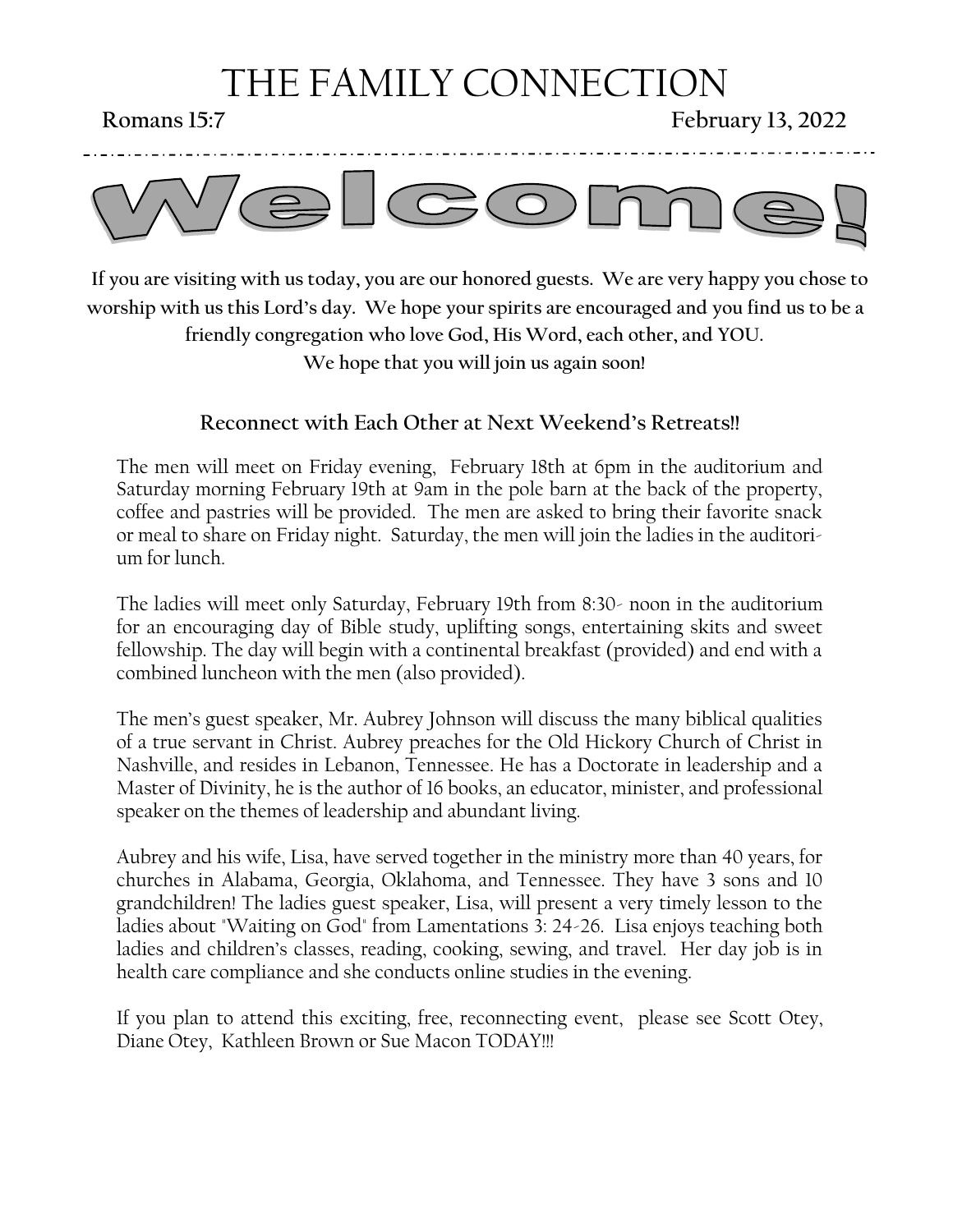## **PRAYER LIST\* MEMBERS**

- Claude Haynes
- Debbie Kendall
- Linda Copeland
- Margie Rhodes
- Bonnie Stephens
- Maria Reategui
- Elvis Durity
- Marjorie Connor
- Lew Parks
- Frieda Rodgers
- Doug Fee
- Carla Sledge
- Donna Strong
- Lee & Linda Sutton
- Di Menoher
- Jeff Blake
- Glenn Macon

#### **NURSING HOME / SHUT-INS**

- June McCauley
- Wayne & Bonnie Bucy

#### **FAMILY & FRIENDS**

- Thomas Walker
- **Jon Sauer**
- Lexi Carr
- Kasey Dudley Tania Gadbury
- Laurie & Danny Osborne
- Maddie Whitlock Amelia Larios
- Joe & Marie Lennon's son
- Mary Ryder Lynn Greer
- Linda Sutton grandson Matt & great granddaughter Jordan
- John Wallace's sister, Beth
- George Ballard Marsha Hampton
- Marco Moros Bob Stafford
- Hussey Family Sally Abbott
- Judy Sauer's g-daughter, Meaghan
- Ivonne Maria Reategui's cousin
- Robert Champion Michael Presto
- Larry Brown Judy Brugman
- Brooke Ruppel Laubel Perez
- Ao Hotchkiss
- Mary Nell Shelly
- Carla Sledge's niece, Audricka
- Carla Sledge's nephew
- Danny Billingsby
- Donia Ciabuca Adrian Ivanov

#### **MILITARY**

Christopher Lemay Lee Strong Darrell Martin Casandra Prokop

# **Order of Worship**

**February 13, 2022**

**Call to Worship: Zak Dempsey**

*"I Will Call upon the Lord"* **Welcome: Barry Brown**

*Screen "Lord Reign in Me"* **Prayer: David Wakeland**

*Screen "There Is a Habitation"*

*"Come Share the Lord"*

**Communion: Tom Wriggins**

# **Mark 14:22-25**

**1 Timothy 6:7-10**

**Song before the Message**

Children are invited to go to the worship class during this song\*

*Screen "Highly Exalted"*

**Message: Tim Neal**

**Invitation Song:** *"On Bended Knee I Come"*

**Closing Song:** *"It Is Well"*

**Closing Prayer: Marvin Donis**

Parents please pick up your children from class

**\*Children's Worship Class** - 3 years of age to 2nd grade - Classroom A8

**Worship volunteers** - remember to meet in Classroom A-11 at 8:50

Communion bread has been placed into individual cups. Gluten Free communion has been placed within the very center ring of each tray.

### **Future Events**

| <b>Every Tuesday:</b>                                      | Men's Prayer Meeting - 6:30 AM                  |
|------------------------------------------------------------|-------------------------------------------------|
| EVERY SUNDAY IN FEBRUARY: Melissa will take your new photo |                                                 |
| Feb 18 - 19th:                                             | Men's Retreat with guest speaker                |
| Feb 19th:                                                  | Ladies' Retreat with guest speaker              |
| Feb 26th:                                                  | Ladies' Safety Class 9AM - 4PM                  |
| Feb 26th:                                                  | Ladies' Birthday Fellowship 4PM - See Debbie K. |
| March 20th:                                                | Youth Event @ Dempsey home 11:30 AM             |
| March 26th:                                                | Ladies' Birthday Fellowship                     |
|                                                            |                                                 |

## **TOUR IRELAND**

Russ and Fran Bone are hosting a tour of Ireland, June 12-20, 2022. If you're interested in joining this Christian tour group, contact the Bones @ 313-378-1580 or Russbone@comcast.net for information.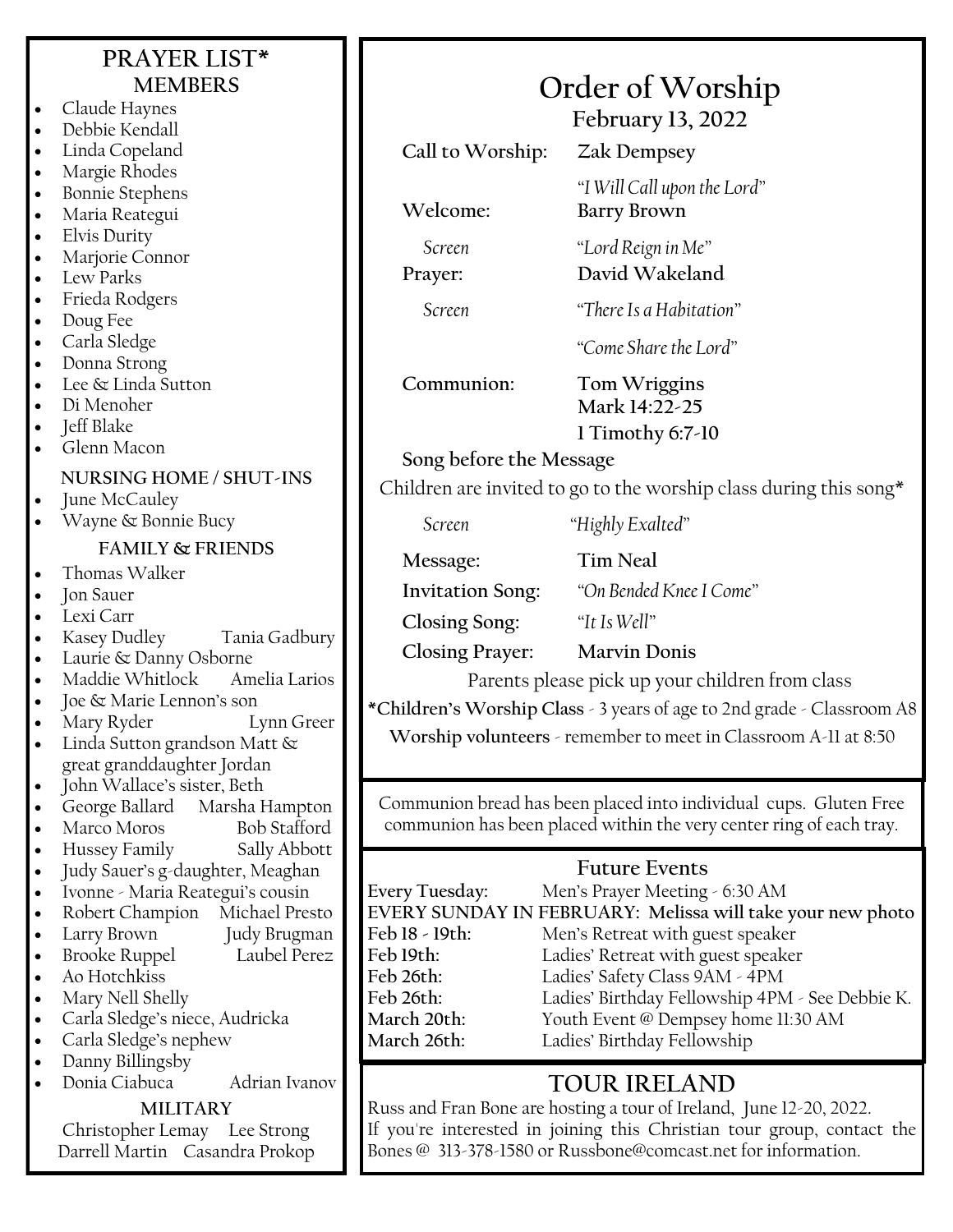#### **GIVING & ATTENDANCE WEEK ENDED Feb 6, 2022**

| \$11,103 |
|----------|
| \$9,500  |
| \$1,603  |
| \$2,762  |
|          |
| 179      |
| 256      |
|          |
| 82       |
| 85       |
|          |
|          |
|          |
| 71       |
| 68       |
|          |

#### **PRAYER SECTION**

- Claude Haynes, June McCauley, Elvis Durity, & Scott Blake continue to have health challenges.
- Pray for the families affected by COVID-19.
- Deepest condolences go out to the Danny Osborne family in the passing of Laurie. Visitation will be from 3 - 4PM followed by a memorial service at Gulf Coast C of C on Saturday, Feb 19th.
- The Lennon's are self-quarantining after testing positive for Covid.
- Friend of Amanda Coleman, Patti Watt, is requesting prayers for her father.
- Dante Gutierrez, son of Maria, has been back in the hospital.

Birthday's & Anniversaries

- 13 Mark McCullough
- 13 Rick Barrett
- 14 Danny & Linda Floyd
- 15 Russ Bone
- 17 Carol Rardin
- 18 Elvis & Hazel Durity
- 20 Penny Stafford
- 20 Bill & Penny Stafford
- 21 Danny Floyd
- 24 Zak & Jordyn Dempsey

**Bible Study Times & Locations**

**Sunday morning classes:**

**Adults** will gather in the Auditorium - **Tim Neal Singing Class -**will meet in Classroom A8 - **not meeting this week Cradle Roll** will meet in the Training Room - **Melissa Neal 2-5 year old** s will meet inClassroom #2a - **Nora Vitiello K-3rd grades** will meet inClassroom #7 - **Susan Meulenburg 4th – 5 th grade**s will meet in Classroom A-11 - **Kristin Cipolla Teens -** meet out in the Teen House with **Zak and Jordyn Dempsey Sunday night:- See insert for locations Wednesday night classes 6:30PM: Adults** - Auditorium - teacher - **Jeff Blake Ladies -** Fellowship Room - Trustworthy - various ladies

**2-5 year old** s will meet inClassroom #2a - **Susan Shelly 3rd – 5 th grade**s will meet in Classroom A-11 - teachers **Diana Travis** 

**& Pam Billingsby** 

**Teens** - Teen House - **with Zak & Jordyn Dempsey**

Our virtual options via Facebook & YouTube, @ the times listed above. We hope you will join us in one of these Bible study opportunities.

## **Welcome New Member**

Ernesto Garza has decided to place membership and become a part of our church family. Ernesto has been worshipping with us since he moved to Naples in late November. You will see Ernesto walking his dogs regularly on the church property. He lives in the apartments next door. Please add his information to your directory: 31010 Positano Circle #206, 34105. Cell: 815-979-7428. Email: egarza7443@yahoo.com. There is a pictorial directory page of him on the back table.

## **Angels Rejoicing!**

Those who were present on Wednesday night, had the privilege of witnessing Carol Barrett give her live to Christ through baptism. Carol has been attending with her husband, Rick, and studying with Russ. Carol's information is in the newest directory. Let's all welcome our new sister.

## **Literacy Buddies**

Due to the overwhelming response, we have expanded our Literacy Buddies Program to include the classroom with our older 3 year-olds / younger 4 year-olds. We have 3 students who need a buddy. Please see Becky Harty to volunteer. If you haven't picked up your buddies' information, please check the table near the Fellowship room. Thank you!

## **Cups for Ghana**

Did you know that every week the communion cups are cleaned, stored, and sent to Ghana? In Ghana, the cups are re-used until they are broken. Kristin Cipolla & Milena Fitzgerald are coordinating a rotation of two youth girls to clean the cups every week between worship and Bible study. If you would like to help, please see Kristin or Milena. The next available date on the schedule is 2/27.